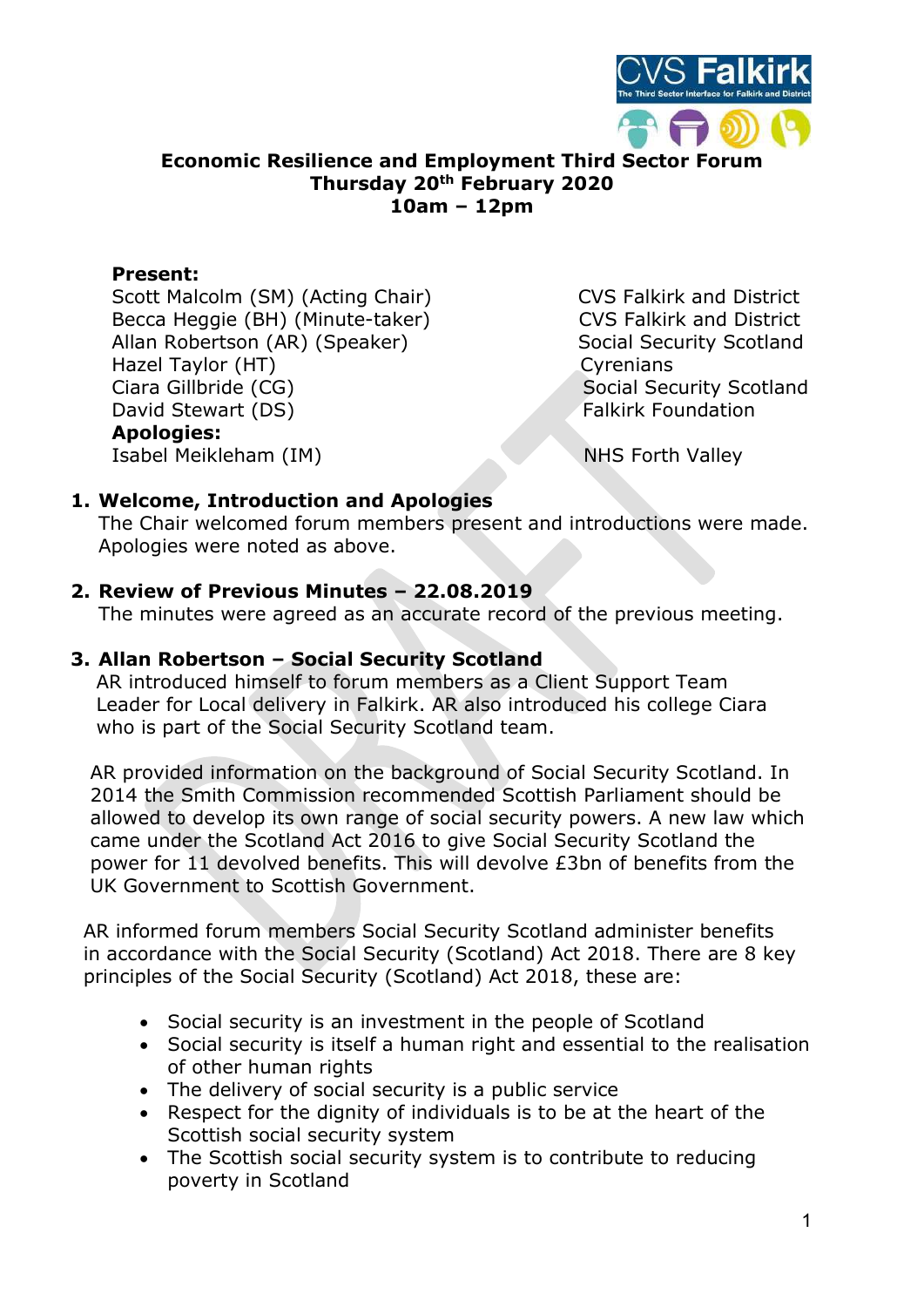

- The Scottish social security system is to be designed with the people of Scotland on the basis of evidence
- Opportunities are to be sought to continuously improve the Scottish social security system in ways which (i) put the needs of those who require assistance first, and (ii) advance equality and non-discrimination,
- The Scottish social security system is to be efficient and deliver value for money.

AR presented information on Social Security Scotland's current devolved benefits and the benefits coming into effect in the future, further information can be found on the presentation.

AR informed forum members once Social Security Scotland is fully operational, they will have 1,900 jobs available in Dundee and Glasgow.

Social Security Scotland are available to offer advice and support such as:

- Eligibility of benefits
- Assistance with completion of application forms
- ID and document verification
- Advice and support whilst a client's application is in progress
- Advice on requesting a re-determination or appeal

There are numerous ways to access Social Security Scotland's services, customers can drop into a local site or outreach location for a face to face discussion, contact Social Security Scotland on freephone: 0800 182 2222 Monday – Friday 8am to 6pm, online at www.mygov.scot or by post PO Box 10301, Dundee, DD1 9FY.

#### 4. Third Sector Partner Updates 4.1 Falkirk Foundation

DS informed forum members Falkirk Foundation's new pitch is open and available to use.

DS informed forum members Falkirk Foundation's two ETU programmes are finishing at the end of February, DS noted all participants are progressing onto positive destinations.

Falkirk Foundation are currently trying to find funding for the next 3 years to extend a project with Forth Valley College to support students with learning disabilities. DS noted the project has been successful and participants have passed more than 250 qualifications.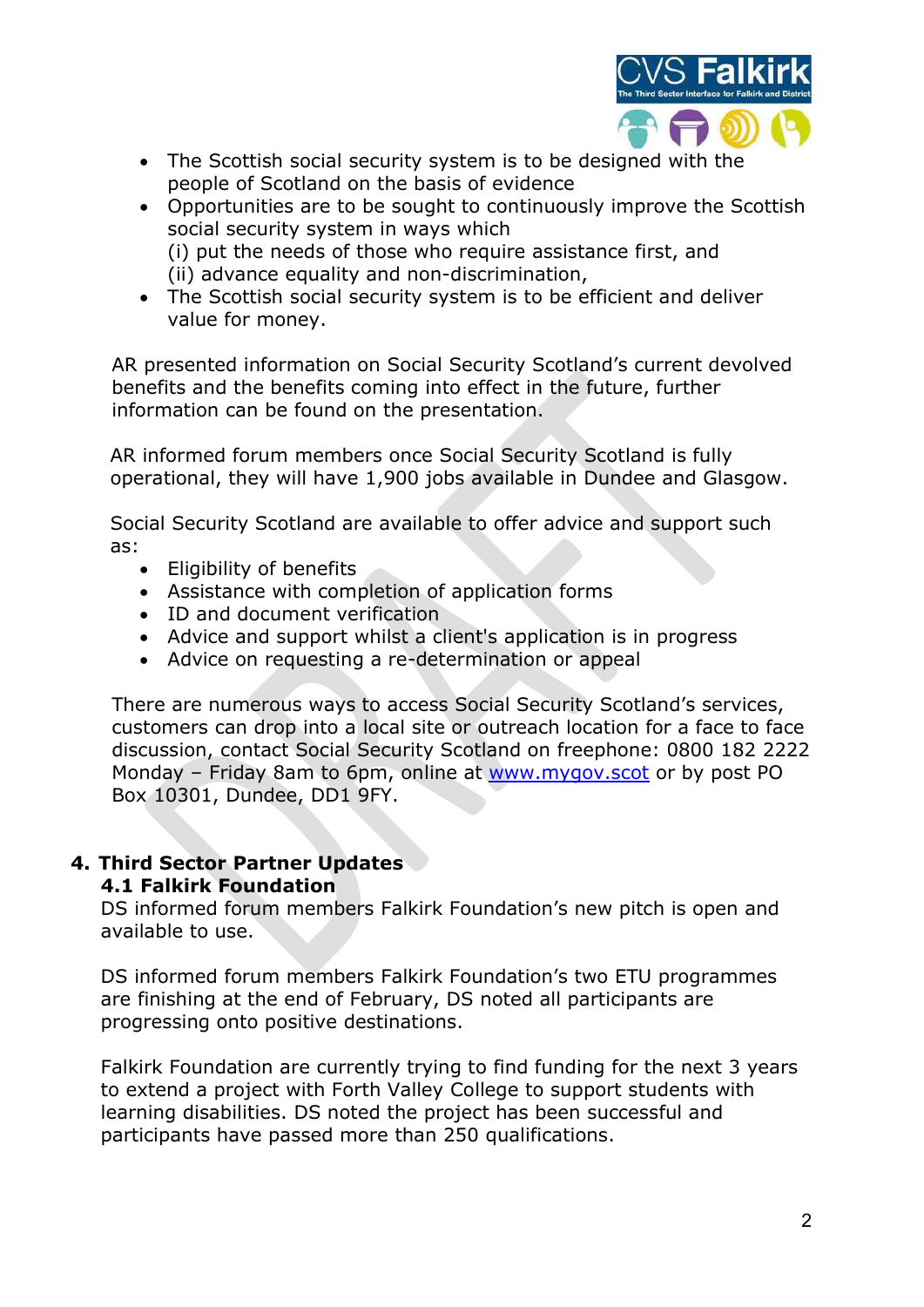

# 4.2 Cyrenians

HT informed forum members she oversees the employability services within Cyrenians.

The Employability Programme is designed for those who are unemployed and on a Community Payback Order. The service gives participants the opportunity to gain a qualification as well as developing listening, communication and self-confidence.

HT oversees Cyrenians Lighthouse Service which Supports people who have completed their statutory order to move on from the criminal justice system. This includes linking people up with services they might need and supporting them on to volunteering, training and employment opportunities.

HT provided information about Cyrenians Fair Start programme which involves a range of different workshops linked into the Employment and Training Unit (ETU) such as confidence building workshops and basic ICT skills.

# 5. Update from CVS Falkirk

# 5.1 Funders Fayre

CVS Falkirk and Falkirk Council are pleased to announce that we are hosting another FREE Falkirk Funders Fayre on Tuesday 10<sup>th</sup> March on Bowhouse Community Centre, 130 Bowhouse Road, Grangemouth, FK3 0EU.

Falkirk Funders Fayre is an annual event organised by CVS Falkirk and Falkirk Council, designed to give our local third sector the opportunity to meet with a range of diverse funders, and learn about the various grant funding schemes available in from both local and national funders.

There will also be a number of support organisations there on the day, including THINK Consulting Solutions and Charity Bee.

Attendees will have the chance to ask questions of all the exhibitors, and to obtain information on how to apply and learn about their criteria when assessing applications for funding.

Everyone is welcome at the event, though it is aimed at third sector groups and organisations, including charities, social enterprises, community and voluntary groups. Organisations from outwith the Falkirk area are also welcome to attend.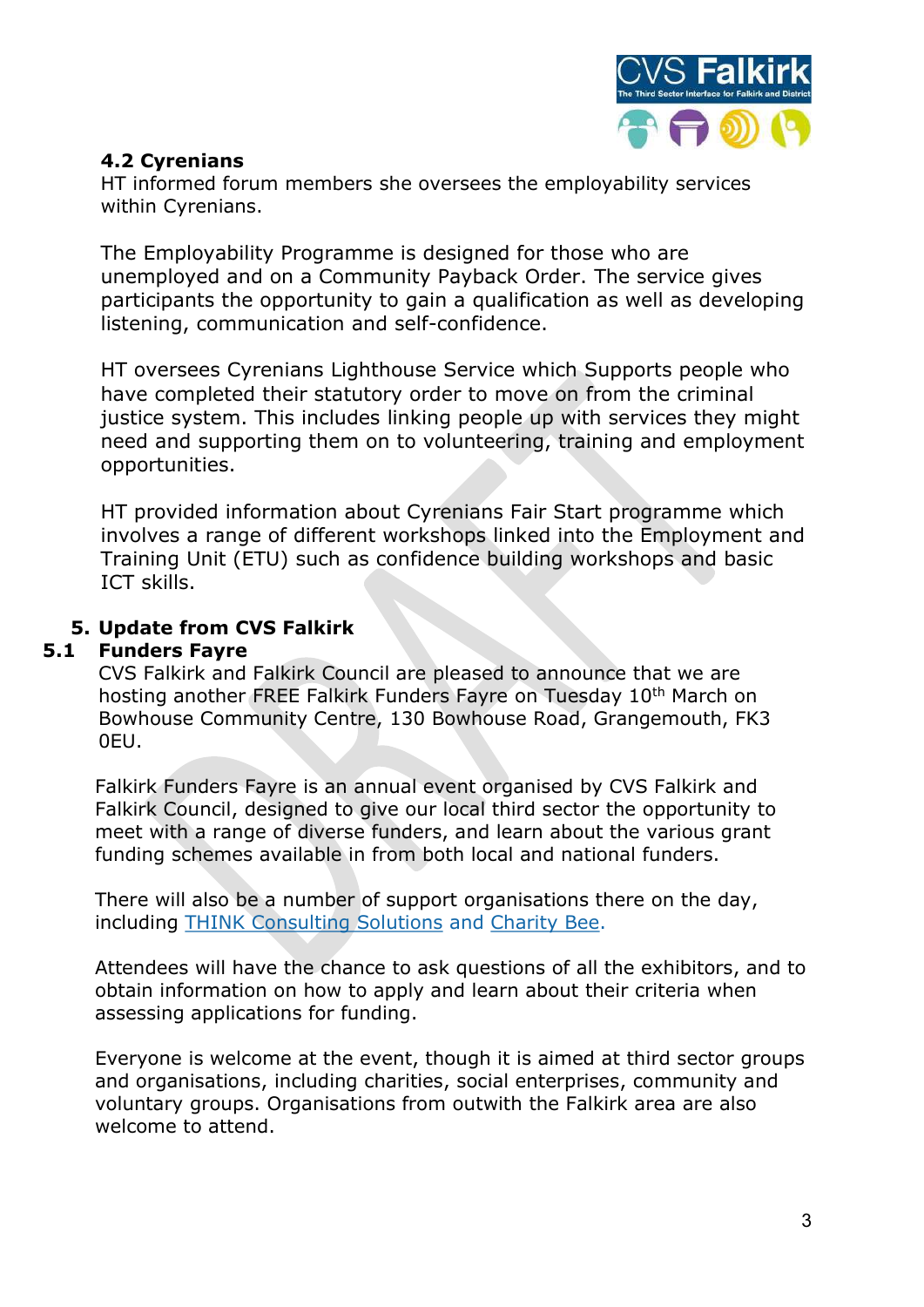

Our exhibitors and funders on the day will include:

- Bank of Scotland Foundation
- Charity Bee
- Corra Foundation
- Community Shares Scotland
- Creative Scotland
- Crowdfund Scotland
- Falkirk Business Gateway
- Falkirk Schools Charity Board
- Firstport
- Foundation Scotland
- Forth Giving (formerly Sons of the Rock)
- National Lottery Community Fund Scotland
- NHS Health Promotions
- Paths For All
- School for Social Entrepreneurs (SSE) Scotland
- SCVO Funding Scotland
- Social Investment Scotland
- THINK Consulting Solutions

…with more to follow.

We can also confirm that THINK Consulting Solutions will be delivering a presentation at 12:30pm on the subject of "Community Fundraising"; this presentation is now fully booked.

To book your FREE place, or for further information, please visit the Eventbrite page. Alternatively, contact us by phone: 01324 692000, or email: info@cvsfalkirk.org.uk

Please let us know if you have any additional accessibility or support requirements.

Let us know you're coming! Tweet about the event using @CVSFalkirk and #FalkirkFundersFayre20, or tag us on Facebook.

# 6. AOCB

There was no AOCB.

# Date of the next meeting is Thursday 21<sup>st</sup> May 2020